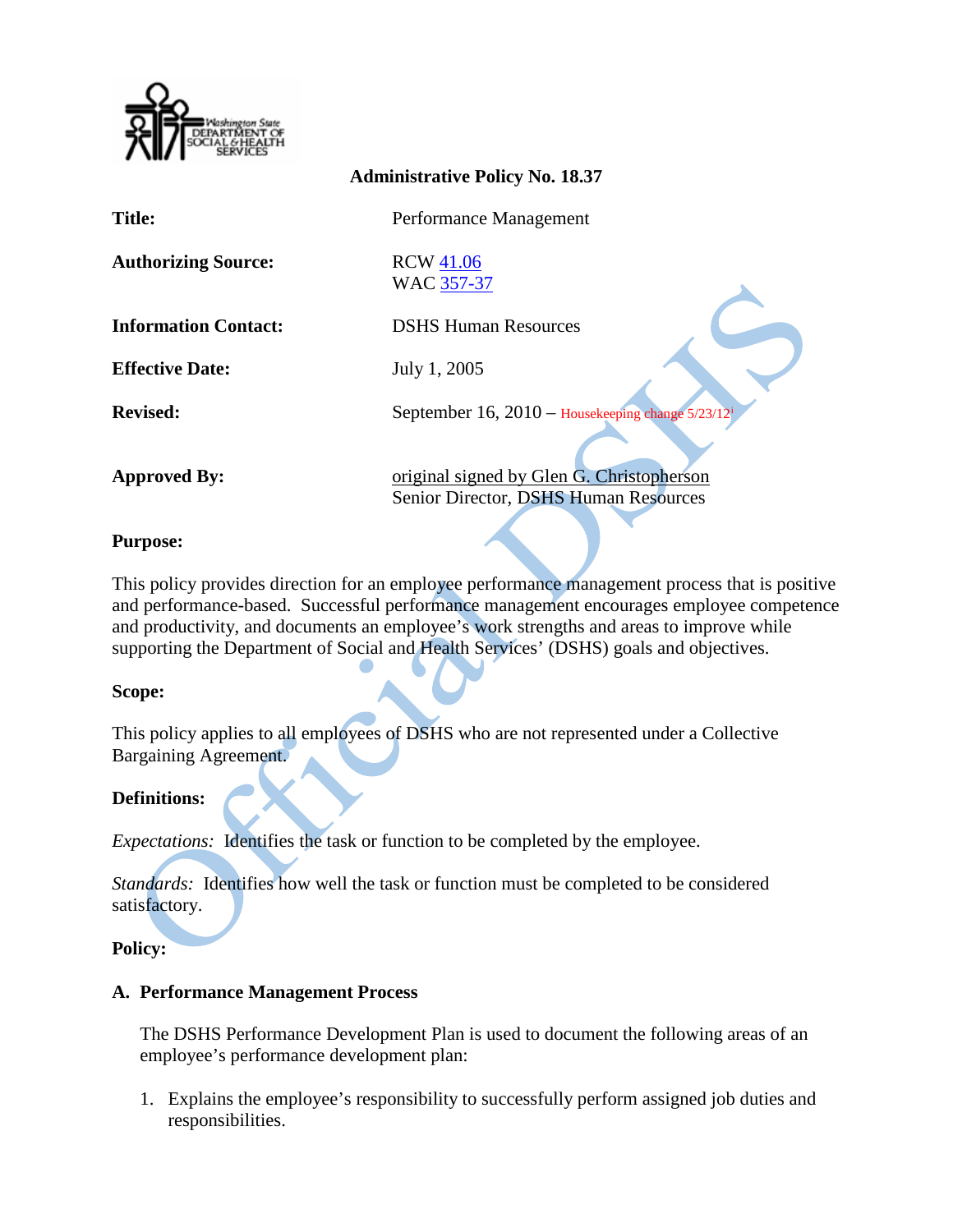- 2. Assesses how well the employee has contributed to meeting the goals and objectives of the organization and his or her position, and.
- 3. Recognizes an employee's successful job performance and identifies appropriate modifications in job performance.
- **B. Employee Responsibilities Within the Performance Management Process** (WAC [357-37-](http://apps.leg.wa.gov/WAC/default.aspx?cite=357-37-025) [025\)](http://apps.leg.wa.gov/WAC/default.aspx?cite=357-37-025)

The employee has the responsibility to:

- 1. Request clarification of any job duty, standard, or expectation that is unclear;
- 2. Perform assigned work meeting job standards and expectations;
- 3. Participate in the performance evaluation process, and
- 4. Communicate successes and problems with his or her supervisor so progress and ongoing performance can be measured and training or assistance provided.

# **C. Supervisor's Responsibilities Within the Performance Management Process**

- 1. Provide written job performance expectations and standards to the employee and discuss them with the employee within 30 days of hiring the employee or assigning a function.
- 2. Ensure the employee receives the training necessary to successfully meet the stated expectations and standards of the current position.
- 3. Provide ongoing feedback to the employee regarding the employee's job performance. Feedback includes, but is not limited to:
	- a. Naturally occurring discussions with the employee by telephone or face-to-face.
	- b. The formal evaluation process, using the DSHS Performance Development Plan.
	- c. Employee recognition and reward programs or activities.
	- d. Coaching sessions to improve or enhance employee skills, knowledge, or ability to perform a task or function.
- 4. Hold employees accountable for meeting performance expectations and standards, and participate in the just cause process if necessary to correct an employee's poor performance.
- 5. Assist his or her employee to identify potential career opportunities within DSHS and actions the employee may take to access those opportunities.